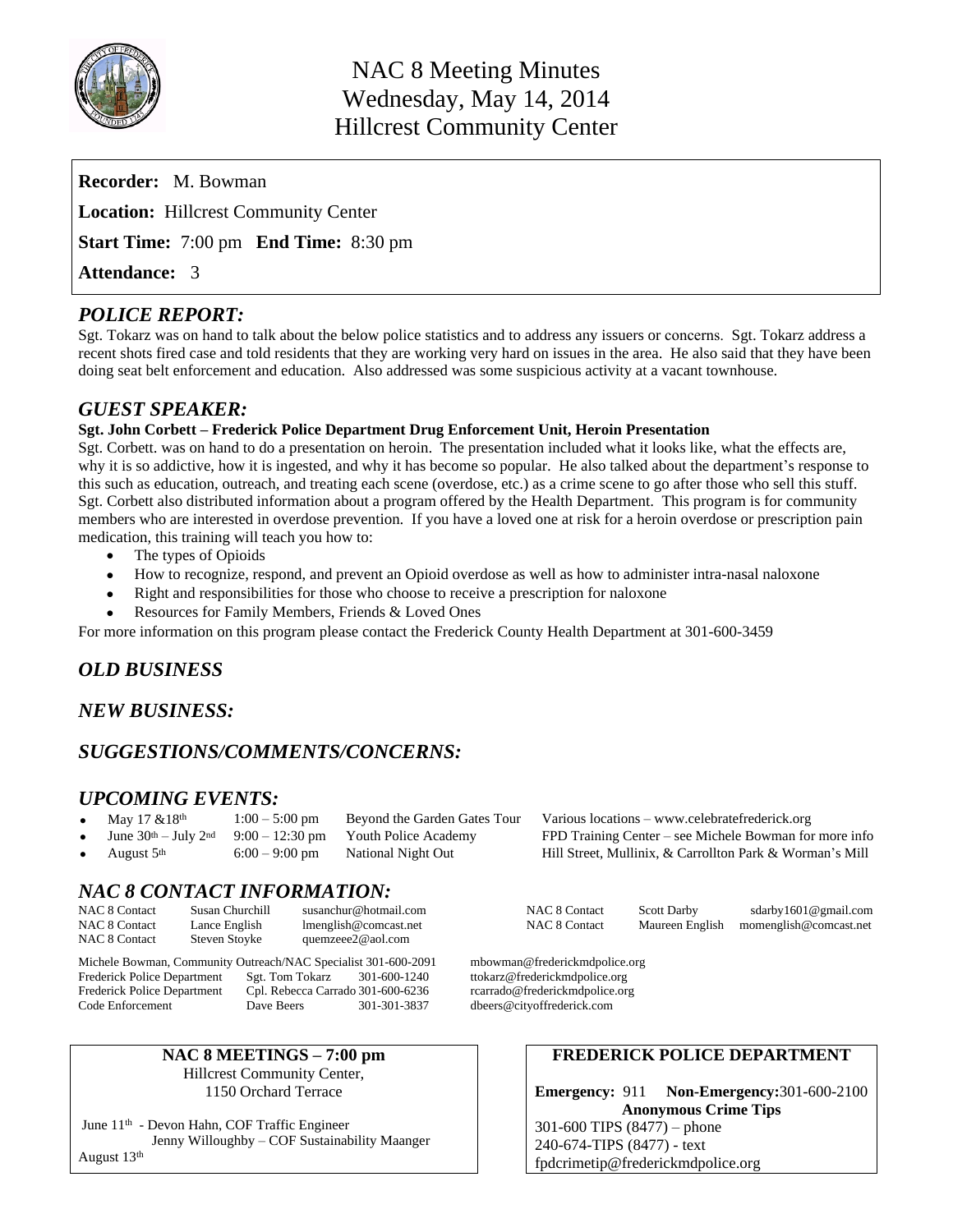#### September 10<sup>th</sup> October 8<sup>th</sup> November 12<sup>th</sup>

#### **NAC 8 FPD STATISTICS**

| <b>CALL TYPE</b>              |              | Jan                                  | Feb                                  | Mar                                  | Apr                                       | <b>May</b>                       | June                               | <b>July</b>                          | Aug                              | <b>Sept</b>                          | Oct                            | <b>Nov</b>                           | <b>Dec</b>                           |
|-------------------------------|--------------|--------------------------------------|--------------------------------------|--------------------------------------|-------------------------------------------|----------------------------------|------------------------------------|--------------------------------------|----------------------------------|--------------------------------------|--------------------------------|--------------------------------------|--------------------------------------|
| <b>Calls For Service</b>      | 2011         | 661                                  | 670                                  | 838                                  | 721                                       | 538                              | 515                                | 750                                  | 736                              | 844                                  | 777                            | 684                                  | 768                                  |
|                               | 2012<br>2013 | 688<br>662                           | 600<br>672                           | 698<br>712                           | 690<br>691                                | 683<br>707                       | 726<br>724                         | 768<br>705                           | 655<br>727                       | 580<br>652                           | 741<br>747                     | 646<br>724                           | 778<br>704                           |
|                               | 2014         | 849                                  | 945                                  | 838                                  | 994                                       |                                  |                                    |                                      |                                  |                                      |                                |                                      |                                      |
| Beat/Patrol Checks            | 2011<br>2012 | 83<br>78                             | 54<br>46                             | 108<br>91                            | $\overline{74}$<br>96                     | $\overline{72}$<br>120           | 46<br>108                          | 61<br>95                             | 40<br>74                         | 118<br>75                            | 127<br>116                     | 70<br>117                            | 125<br>108                           |
| (proactive)                   | 2013         | 73                                   | 115                                  | 83                                   | 115                                       | 88                               | 92                                 | 81                                   | 126                              | 85                                   | 102                            | 66                                   | 85                                   |
|                               | 2014         | 193                                  | 237                                  | 148                                  | 162                                       |                                  |                                    |                                      |                                  |                                      |                                |                                      |                                      |
| Traffic Stops (proactive)     | 2011<br>2012 | 152<br>131                           | 152<br>130                           | 156<br>153                           | 123<br>99                                 | 84<br>78                         | 66<br>66                           | 112<br>70                            | 139<br>68                        | 158<br>61                            | 147<br>101                     | 98<br>107                            | 125<br>131                           |
|                               | 2013         | 125                                  | 185                                  | 169                                  | 83                                        | 122                              | 80                                 | 59                                   | 73                               | 56                                   | 87                             | 117                                  | 94                                   |
| <b>Calls Minus Above</b>      | 2014<br>2011 | 126<br>426                           | 122<br>464                           | 124<br>574                           | 161<br>524                                | 382                              | 403                                | 577                                  | 557                              | 568                                  | 506                            | 516                                  | 518                                  |
| (proactive)                   | 2012         | 557                                  | 470                                  | 545                                  | 591                                       | 605                              | 660                                | 603                                  | 513                              | 444                                  | 524                            | 422                                  | 539                                  |
|                               | 2013<br>2014 | 464<br>530                           | 372<br>586                           | 460<br>566                           | 493<br>671                                | 497                              | 552                                | 565                                  | 528                              | 511                                  | 558                            | 541                                  | 525                                  |
| Alarms                        | 2011         | 3                                    | 10                                   | 3                                    | 14                                        | 6                                | 9                                  | 6                                    | 9                                | 9                                    | 10                             | 5                                    | 6                                    |
|                               | 2012         | 18                                   | 17                                   | 12                                   | 15                                        | 18                               | 21                                 | 17                                   | 14                               | 14                                   | 15                             | 10                                   | 31                                   |
|                               | 2013<br>2014 | 18<br>22                             | 18<br>12                             | 15<br>19                             | 18<br>21                                  | 22                               | 23                                 | 21                                   | 25                               | 13                                   | 22                             | 22                                   | 33                                   |
| <b>Average Calls Per Day</b>  | 2011         | 14                                   | 15                                   | 19                                   | $\overline{17}$                           | 13                               | 13                                 | 19                                   | 18                               | 19                                   | 16                             | 17                                   | 17                                   |
|                               | 2012         | 15                                   | 14                                   | 15                                   | 16                                        | 16                               | 18                                 | 20                                   | 17                               | 14                                   | 17                             | 14                                   | 17                                   |
|                               | 2013<br>2014 | 15<br>17                             | 12<br>19                             | 15<br>18                             | 16<br>22                                  | 16                               | 18                                 | 18                                   | 17                               | 17                                   | 18                             | 17                                   | 16                                   |
| 911                           | 2011         | 65                                   | 52                                   | 94                                   | 72                                        | 52                               | 72                                 | 79                                   | 85                               | 77                                   | 76                             | 89                                   | 87                                   |
|                               | 2012<br>2013 | 88<br>83                             | 83<br>96                             | 93<br>88                             | 83<br>126                                 | 92<br>83                         | 88<br>111                          | 106<br>119                           | 94<br>126                        | 94<br>99                             | 94<br>89                       | 58<br>98                             | 103<br>91                            |
|                               | 2014         | 91                                   | 122                                  | 110                                  | 119                                       |                                  |                                    |                                      |                                  |                                      |                                |                                      |                                      |
| Misc. (funerals, Noise, etc.) | 2011         | 62                                   | 90                                   | 96                                   | $\overline{71}$                           | 44                               | 52                                 | 98                                   | 70                               | 78                                   | 73                             | 70                                   | 84                                   |
|                               | 2012<br>2013 | 49<br>33                             | 45<br>23                             | 51<br>59                             | 11<br>42                                  | 42<br>57                         | 44<br>56                           | 57<br>47                             | 50<br>47                         | 27<br>51                             | 45<br>24                       | 33<br>42                             | 43<br>32                             |
|                               | 2014         | 64                                   | 122                                  | 51                                   | 58                                        |                                  |                                    |                                      |                                  |                                      |                                |                                      |                                      |
| Accident, Personal Injury     | 2011         | $\overline{4}$                       | 1                                    | $\overline{3}$                       | $\overline{2}$                            | 1                                | 3                                  | $\overline{4}$                       | 3                                | 1                                    | $\overline{4}$                 | $\overline{4}$                       | $\overline{4}$                       |
|                               | 2012<br>2013 | $\mathbf{1}$<br>$\overline{c}$       | 1<br>$\mathbf{1}$                    | $\overline{2}$<br>5                  | 3<br>3                                    | $\overline{c}$<br>$\overline{4}$ | 4<br>$\mathbf{1}$                  | $\overline{4}$<br>$\mathbf{1}$       | $\mathbf{2}$<br>$\mathbf{1}$     | $\mathbf{1}$<br>$\mathbf{1}$         | $\mathbf{1}$<br>3              | $\boldsymbol{0}$<br>$\mathbf{0}$     | $\overline{c}$<br>$\overline{c}$     |
|                               | 2014         | 3                                    | $\overline{0}$                       | $\overline{0}$                       | $\boldsymbol{0}$                          |                                  |                                    |                                      |                                  |                                      |                                |                                      |                                      |
| Accident, Property Damage     | 2011         | 13                                   | $\overline{4}$                       | 11                                   | 14                                        | 11                               | 8                                  | 8                                    | 6                                | $\overline{4}$                       | 12                             | 10                                   | 13                                   |
|                               | 2012<br>2013 | 6<br>6                               | 10<br>8                              | 8<br>8                               | 11<br>11                                  | 5<br>8                           | 8<br>16                            | 13<br>8                              | $\,8\,$<br>6                     | 6<br>15                              | 9<br>6                         | 6<br>13                              | 16<br>9                              |
|                               | 2014         | 6                                    | 13                                   | 10                                   | 5                                         |                                  |                                    |                                      |                                  |                                      |                                |                                      |                                      |
| Accident, Vehicle             | 2011<br>2012 | $\overline{27}$<br>23                | 11<br>24                             | $\overline{21}$<br>16                | $\overline{21}$<br>25                     | 15<br>18                         | 15<br>26                           | 16<br>25                             | 13<br>16                         | 11<br>12                             | 17<br>17                       | 21<br>18                             | 24<br>27                             |
|                               | 2013         | 17                                   | 16                                   | 21                                   | 22                                        | 20                               | 29                                 | 22                                   | 18                               | 23                                   | 26                             | 21                                   | 24                                   |
|                               | 2014         | 17                                   | 25                                   | 24                                   | 14                                        |                                  |                                    |                                      |                                  |                                      |                                |                                      |                                      |
| <b>Alcohol Complaint</b>      | 2011<br>2012 | $\boldsymbol{0}$<br>$\boldsymbol{0}$ | $\mathbf{1}$<br>$\overline{0}$       | $\mathbf{0}$<br>$\mathbf{0}$         | $\boldsymbol{0}$<br>$\overline{0}$        | $\mathbf{0}$<br>$\mathbf{0}$     | $\overline{0}$<br>$\boldsymbol{0}$ | $\mathbf{0}$<br>$\boldsymbol{0}$     | $\mathbf{0}$<br>$\boldsymbol{0}$ | $\overline{0}$<br>$\boldsymbol{0}$   | $\mathbf{0}$<br>$\mathbf{0}$   | $\boldsymbol{0}$<br>$\boldsymbol{0}$ | $\boldsymbol{0}$<br>$\boldsymbol{0}$ |
|                               | 2013         | $\mathbf{0}$                         | $\overline{0}$                       | $\overline{0}$                       | $\overline{0}$                            | $\overline{0}$                   | $\overline{0}$                     | $\mathbf{0}$                         | $\mathbf{0}$                     | $\overline{0}$                       | $\Omega$                       | $\mathbf{0}$                         | $\mathbf{0}$                         |
|                               | 2014<br>2011 | $\boldsymbol{0}$<br>3                | $\mathbf{0}$<br>3                    | $\mathbf{1}$<br>$\overline{4}$       | $\mathbf{0}$<br>$\overline{4}$            | $\mathbf{1}$                     | $\mathbf{2}$                       | 3                                    | 3                                | 5                                    | 1                              | 3                                    | $\,1$                                |
| Assault                       | 2012         | $\overline{4}$                       | 1                                    | 3                                    | $\overline{c}$                            | $\overline{4}$                   | 4                                  | 4                                    | 5                                | $\overline{7}$                       | 4                              | 5                                    | $\sqrt{2}$                           |
|                               | 2013         | $\sqrt{2}$                           | $\overline{4}$                       | 4                                    | 1                                         | 3                                | 3                                  | 3                                    | 9                                | 8                                    | $\mathbf{1}$                   | 3                                    | $\mathbf{1}$                         |
| Attempt to Locate             | 2014<br>2011 | 3<br>$\boldsymbol{0}$                | $\overline{4}$<br>$\boldsymbol{0}$   | $\mathbf{1}$<br>$\boldsymbol{0}$     | 3<br>$\overline{0}$                       | $\boldsymbol{0}$                 | $\mathbf{1}$                       | $\boldsymbol{0}$                     | $\mathbf{1}$                     | $\boldsymbol{0}$                     | $\,1$                          |                                      | $\boldsymbol{0}$                     |
|                               | 2012         | $\mathbf{1}$                         | $\boldsymbol{0}$                     | $\boldsymbol{0}$                     | 1                                         | $\boldsymbol{0}$                 | $\boldsymbol{0}$                   | $\boldsymbol{0}$                     | $\sqrt{2}$                       | $\boldsymbol{0}$                     | $\boldsymbol{0}$               | $\mathbf{1}$                         | $\mathbf{1}$                         |
|                               | 2013<br>2014 | $\overline{c}$<br>$\boldsymbol{0}$   | $\mathbf{0}$<br>$\boldsymbol{0}$     | $\mathbf{1}$<br>$\boldsymbol{0}$     | $\mathbf{0}$<br>$\boldsymbol{0}$          | $\overline{0}$                   | 2                                  | $\mathbf{0}$                         | $\mathbf{1}$                     | $\mathbf{0}$                         | $\overline{0}$                 | $\mathbf{0}$                         | $\overline{0}$                       |
| Burglary, B&E in Progress     | 2011         | $\overline{0}$                       | $\overline{0}$                       | $\overline{0}$                       | $\overline{0}$                            | $\mathbf{0}$                     | $\overline{0}$                     | $\boldsymbol{0}$                     | $\overline{0}$                   | $\boldsymbol{0}$                     | $\mathbf{0}$                   | $\boldsymbol{0}$                     | $\boldsymbol{0}$                     |
|                               | 2012         | $\boldsymbol{0}$                     | $\boldsymbol{0}$                     | $\boldsymbol{0}$                     | $\boldsymbol{0}$                          | $\boldsymbol{0}$                 | $\boldsymbol{0}$                   | $\boldsymbol{0}$                     | $\mathbf{0}$                     | $\boldsymbol{0}$                     | $\overline{0}$                 | 0                                    | $\boldsymbol{0}$                     |
|                               | 2013<br>2014 | $\boldsymbol{0}$<br>$\boldsymbol{0}$ | $\boldsymbol{0}$<br>$\boldsymbol{0}$ | $\boldsymbol{0}$<br>$\boldsymbol{0}$ | $\boldsymbol{0}$<br>$\boldsymbol{0}$      | $\mathbf{0}$                     | $\overline{0}$                     | $\boldsymbol{0}$                     | $\boldsymbol{0}$                 | $\overline{0}$                       | $\mathbf{1}$                   | $\boldsymbol{0}$                     | $\mathbf{1}$                         |
| Burglary, Commercial          | 2011         | $\overline{0}$                       | $\overline{0}$                       | $\mathbf{1}$                         | $\overline{0}$                            | $\boldsymbol{0}$                 | $\overline{0}$                     | $\overline{0}$                       | $\overline{0}$                   | $\overline{0}$                       | $\mathbf{0}$                   | $\boldsymbol{0}$                     | $\overline{0}$                       |
|                               | 2012<br>2013 | $\mathbf{0}$<br>$\boldsymbol{0}$     | 1<br>$\boldsymbol{0}$                | $\boldsymbol{0}$<br>$\mathbf{1}$     | $\boldsymbol{0}$<br>$\mathbf{1}$          | $\mathbf{1}$<br>$\mathbf{1}$     | $\boldsymbol{0}$<br>$\overline{0}$ | 1<br>$\boldsymbol{0}$                | $\boldsymbol{0}$<br>$\mathbf{2}$ | $\boldsymbol{0}$<br>$\boldsymbol{0}$ | $\mathbf{1}$<br>$\mathbf{1}$   | 1<br>$\boldsymbol{0}$                | $\boldsymbol{0}$<br>$\overline{0}$   |
|                               | 2014         | $\sqrt{2}$                           | $\boldsymbol{0}$                     | $\boldsymbol{0}$                     | $\sqrt{2}$                                |                                  |                                    |                                      |                                  |                                      |                                |                                      |                                      |
| Burglary, Residential         | 2011         | $\overline{2}$                       | $\overline{2}$                       | $\overline{1}$                       | $\overline{1}$                            | $\mathbf{1}$                     | $\overline{3}$                     | $\boldsymbol{0}$                     | $\overline{2}$                   | $\overline{4}$                       | $\mathbf{1}$                   | $\overline{4}$                       | $\mathbf{1}$                         |
|                               | 2012<br>2013 | $\boldsymbol{0}$<br>$\boldsymbol{0}$ | $\overline{c}$<br>1                  | $\sqrt{2}$<br>$\mathbf{1}$           | 3<br>5                                    | $\mathbf{1}$<br>3                | $\overline{c}$<br>$\overline{c}$   | $\mathbf{1}$<br>$\overline{c}$       | $\boldsymbol{0}$<br>3            | 3<br>$\mathbf{1}$                    | $\mathbf{0}$<br>$\overline{0}$ | 3<br>$\overline{2}$                  | $\mathbf{1}$<br>$\overline{4}$       |
|                               | 2014         | $\overline{c}$                       | $\boldsymbol{0}$                     | 1                                    | $\overline{c}$                            |                                  |                                    |                                      |                                  |                                      |                                |                                      |                                      |
| Destruction of                | 2011         | $\overline{5}$                       | $\overline{4}$                       | $\sqrt{6}$                           | $\overline{7}$                            | $\overline{3}$                   | 5                                  | 11                                   | 9                                | 6                                    | 12                             | 5                                    | $\overline{3}$                       |
| Property/Vandalism            | 2012<br>2013 | 5<br>$\overline{4}$                  | $\overline{c}$<br>$\overline{4}$     | $\overline{c}$<br>5                  | 6<br>$\tau$                               | 8<br>$\overline{4}$              | 6<br>6                             | 8<br>12                              | $\sqrt{2}$<br>$\tau$             | $\tau$<br>12                         | 8<br>8                         | $\overline{4}$<br>8                  | 6<br>12                              |
|                               | 2014         | 6                                    | $\tau$                               | 6                                    | 8                                         |                                  |                                    |                                      |                                  |                                      |                                |                                      |                                      |
| <b>Discharging Firearm</b>    | 2011         | $\overline{0}$                       | $\overline{0}$<br>$\boldsymbol{0}$   | $\mathbf{1}$<br>$\boldsymbol{0}$     | $\overline{2}$<br>$\boldsymbol{0}$        | $\mathbf{0}$<br>$\mathbf{0}$     | $\overline{0}$                     | $\overline{0}$                       | $\mathbf{0}$                     | $\overline{0}$                       | $\mathbf{0}$<br>$\overline{0}$ | $\boldsymbol{0}$                     | $\mathbf{0}$                         |
|                               | 2012<br>2013 | $\boldsymbol{0}$<br>$\boldsymbol{0}$ | $\boldsymbol{0}$                     | $\boldsymbol{0}$                     | $\boldsymbol{0}$                          | $\mathbf{1}$                     | $\boldsymbol{0}$<br>1              | $\boldsymbol{0}$<br>$\boldsymbol{0}$ | $\boldsymbol{0}$<br>$\mathbf{1}$ | $\mathbf{1}$<br>$\boldsymbol{0}$     | $\overline{0}$                 | $\boldsymbol{0}$<br>$\mathbf{2}$     | 6<br>$\boldsymbol{0}$                |
|                               | 2014         | $\mathbf{1}$                         | $\boldsymbol{0}$                     | $\sqrt{2}$                           | 3                                         |                                  |                                    |                                      |                                  |                                      |                                |                                      |                                      |
| <b>Disorderly</b>             | 2011<br>2012 | $\mathbf{1}$<br>3                    | $\overline{0}$<br>$\mathbf{1}$       | $\overline{2}$<br>$\mathbf{1}$       | $\overline{\mathbf{3}}$<br>$\overline{c}$ | $\overline{2}$<br>$\overline{2}$ | $\mathbf{1}$<br>$\overline{c}$     | $\mathbf{1}$<br>$\boldsymbol{0}$     | $\mathbf{1}$<br>$\overline{c}$   | $\overline{3}$<br>$\overline{0}$     | $\mathbf{1}$<br>$\overline{0}$ | $\mathbf{1}$<br>3                    | $\mathbf{1}$<br>$\overline{0}$       |
| Conduct/Disturbance/Fights    |              |                                      |                                      |                                      |                                           |                                  |                                    |                                      |                                  |                                      |                                |                                      |                                      |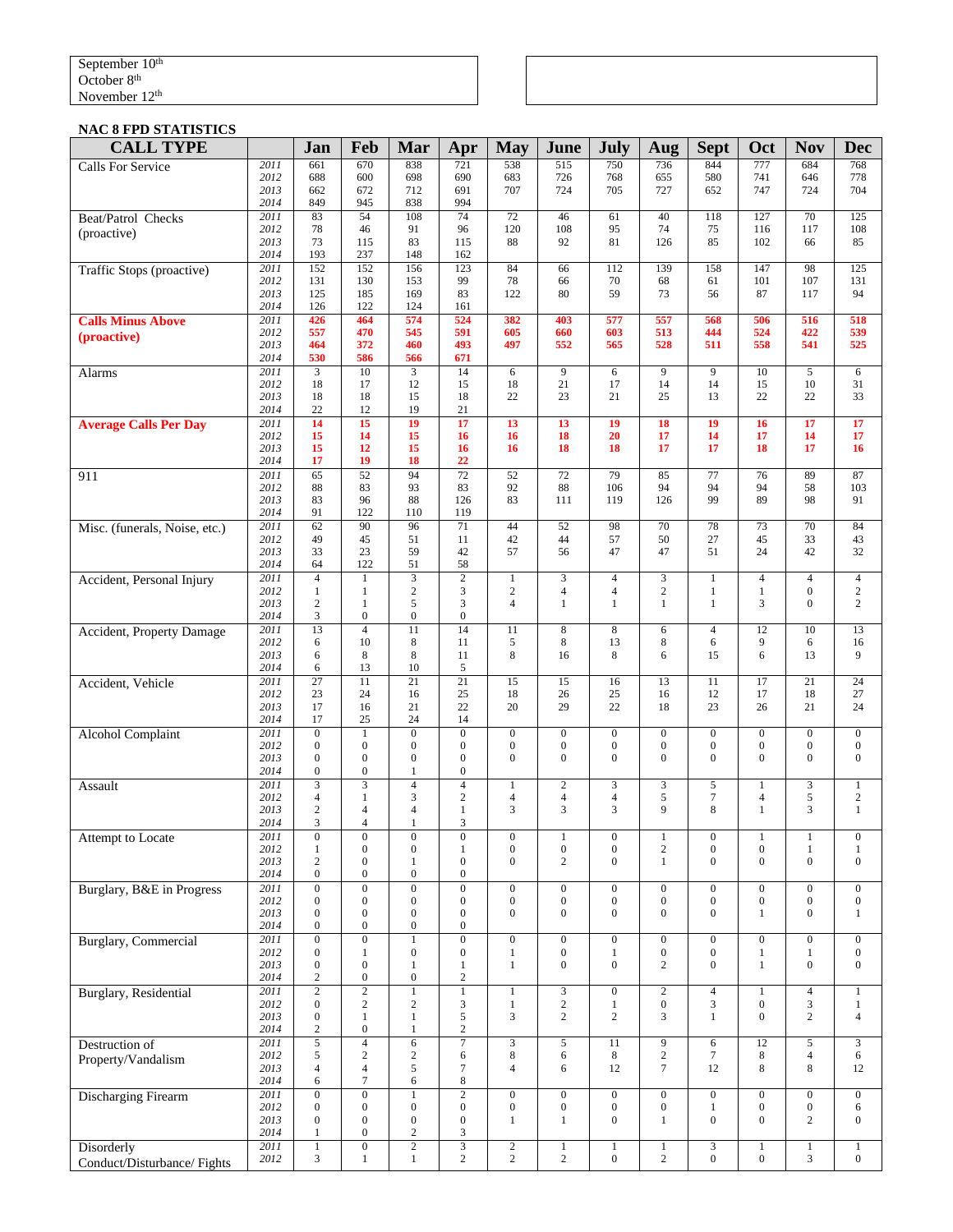|                                     | 2013              | $\mathbf{0}$                     |                                      |                                      |                                    | $\mathbf{2}$                         | $\mathbf{2}$                         |                  |                                      |                                    |                                  | $\boldsymbol{0}$                     |                                      |
|-------------------------------------|-------------------|----------------------------------|--------------------------------------|--------------------------------------|------------------------------------|--------------------------------------|--------------------------------------|------------------|--------------------------------------|------------------------------------|----------------------------------|--------------------------------------|--------------------------------------|
|                                     |                   |                                  | $\boldsymbol{0}$                     | $\sqrt{2}$                           | $\overline{c}$                     |                                      |                                      | 1                | $\mathbf{2}$                         | $\boldsymbol{0}$                   | $\mathbf{1}$                     |                                      | $\mathbf{1}$                         |
|                                     | 2014              | $\mathbf{0}$                     | $\overline{c}$                       | $\overline{c}$                       | $\mathbf{2}$                       |                                      |                                      |                  |                                      |                                    |                                  |                                      |                                      |
| Domestic Assault/Dispute            | 2011              | 3                                | $\overline{0}$                       | $\mathbf{1}$                         | $\overline{c}$                     | $\mathfrak{Z}$                       | $\mathbf{1}$                         | $\overline{c}$   | $\mathbf{1}$                         | $\overline{c}$                     | $\sqrt{2}$                       | $\overline{4}$                       | $\mathbf{2}$                         |
|                                     | 2012              | $\overline{c}$                   | 1                                    | $\mathbf{1}$                         | 6                                  | $\boldsymbol{0}$                     | 3                                    | 3                | $\mathfrak{Z}$                       | $\mathbf{1}$                       | $\mathbf{1}$                     | $\mathfrak{Z}$                       | 6                                    |
|                                     | 2013              | 3                                | 1                                    | $\mathbf{0}$                         | $\overline{4}$                     | $\mathbf{2}$                         | $\mathbf{1}$                         | $\mathbf{1}$     | $\boldsymbol{0}$                     | $\overline{c}$                     | $\boldsymbol{0}$                 | 3                                    | $\boldsymbol{0}$                     |
|                                     | 2014              | $\mathbf{0}$                     | 1                                    | 3                                    | 1                                  |                                      |                                      |                  |                                      |                                    |                                  |                                      |                                      |
| Drug Complaint                      | 2011              | $\mathbf{1}$                     | $\overline{0}$                       | $\overline{0}$                       | $\overline{0}$                     | $\boldsymbol{0}$                     | $\boldsymbol{0}$                     | 1                | $\boldsymbol{0}$                     | $\boldsymbol{0}$                   | $\mathbf{1}$                     | $\mathbf{1}$                         | $\mathbf{1}$                         |
|                                     | 2012              | $\mathbf{0}$                     | 1                                    | $\boldsymbol{0}$                     | $\mathbf{0}$                       | $\boldsymbol{0}$                     | $\boldsymbol{0}$                     | 0                | $\boldsymbol{0}$                     | $\boldsymbol{0}$<br>$\overline{0}$ | $\boldsymbol{0}$                 | $\mathbf{1}$                         | $\boldsymbol{0}$                     |
|                                     | 2013<br>2014      | 2<br>$\sqrt{2}$                  | $\boldsymbol{0}$<br>$\boldsymbol{0}$ | $\boldsymbol{0}$<br>1                | $\overline{2}$<br>$\boldsymbol{0}$ | 3                                    | $\overline{0}$                       | $\boldsymbol{0}$ | $\mathbf{2}$                         |                                    | $\mathbf{1}$                     | $\mathbf{1}$                         | $\mathbf{1}$                         |
|                                     |                   |                                  |                                      |                                      |                                    |                                      |                                      |                  |                                      |                                    |                                  |                                      |                                      |
| Fraud                               | 2011              | $\overline{4}$                   | $\overline{3}$                       | 6                                    | $\overline{2}$                     | $\sqrt{4}$                           | $\boldsymbol{0}$                     | $\overline{c}$   | 6                                    | $\overline{c}$                     | $\overline{4}$                   | $\overline{c}$                       | $\boldsymbol{0}$                     |
|                                     | 2012              | $\overline{4}$                   | 6                                    | $\mathbf{1}$                         | $\boldsymbol{7}$                   | $\mathfrak{Z}$                       | 3                                    | 6                | $\mathbf{1}$                         | 5<br>3                             | $\overline{4}$<br>$\overline{0}$ | $\boldsymbol{0}$<br>$\overline{c}$   | $\boldsymbol{0}$                     |
|                                     | 2013<br>2014      | $\mathbf{1}$<br>$\overline{c}$   | $\sqrt{2}$<br>$\overline{4}$         | $\mathfrak{Z}$<br>$\mathbf{1}$       | $\mathfrak 3$<br>5                 | $\mathbf{1}$                         | $\mathbf{1}$                         | 4                | 3                                    |                                    |                                  |                                      | 3                                    |
|                                     | 2011              | $\overline{0}$                   | $\overline{0}$                       | $\overline{2}$                       | $\mathbf{1}$                       | $\overline{0}$                       |                                      | $\boldsymbol{0}$ | $\overline{0}$                       | $\overline{0}$                     | $\boldsymbol{0}$                 | $\boldsymbol{0}$                     | $\overline{0}$                       |
| Graffiti                            | 2012              | $\mathbf{0}$                     | $\overline{c}$                       | $\boldsymbol{0}$                     | $\mathbf{1}$                       | $\boldsymbol{0}$                     | $\mathbf{2}$<br>$\boldsymbol{0}$     | 3                | $\boldsymbol{0}$                     | $\mathbf{1}$                       | $\boldsymbol{0}$                 | $\boldsymbol{0}$                     |                                      |
|                                     | 2013              | $\mathbf{0}$                     | $\overline{4}$                       | 5                                    | $\boldsymbol{0}$                   | $\mathbf{0}$                         | 1                                    | $\overline{0}$   | $\mathbf{0}$                         | $\overline{0}$                     | $\overline{0}$                   | $\mathbf{0}$                         | $\boldsymbol{0}$<br>$\boldsymbol{0}$ |
|                                     | 2014              | $\mathbf{0}$                     | $\boldsymbol{0}$                     | $\mathbf{0}$                         | 3                                  |                                      |                                      |                  |                                      |                                    |                                  |                                      |                                      |
|                                     | 2011              | $\overline{1}$                   | 1                                    | $\overline{0}$                       | $\overline{0}$                     | $\boldsymbol{0}$                     | $\boldsymbol{0}$                     | $\boldsymbol{0}$ | $\mathbf{0}$                         | $\boldsymbol{0}$                   | $\mathbf{0}$                     | $\boldsymbol{0}$                     | $\boldsymbol{0}$                     |
| Harassment                          | 2012              | 3                                | 1                                    | $\mathbf{0}$                         | $\boldsymbol{0}$                   | $\mathbf{1}$                         | $\mathbf{1}$                         | 2                | $\mathbf{1}$                         | $\boldsymbol{0}$                   | $\mathbf{1}$                     | $\mathbf{1}$                         | $\boldsymbol{0}$                     |
|                                     | 2013              | 1                                | 1                                    | $\overline{c}$                       | 1                                  | $\boldsymbol{0}$                     | $\overline{0}$                       | 0                | 3                                    | $\overline{0}$                     | $\boldsymbol{0}$                 | $\boldsymbol{0}$                     | $\boldsymbol{0}$                     |
|                                     | 2014              | $\mathbf{0}$                     | 1                                    | $\boldsymbol{0}$                     | $\mathbf{0}$                       |                                      |                                      |                  |                                      |                                    |                                  |                                      |                                      |
|                                     | 2011              | $\overline{4}$                   | $\overline{3}$                       | $\overline{5}$                       |                                    | $\overline{4}$                       | $\sqrt{2}$                           | 4                | $\mathfrak{Z}$                       | 5                                  | $\overline{4}$                   | $\tau$                               | $\mathbf{1}$                         |
| Hit and Run, Personal Injury /      | 2012              | 5                                | 5                                    | $\overline{4}$                       | $\overline{4}$                     | $\boldsymbol{7}$                     | $\boldsymbol{7}$                     | 4                | $\overline{c}$                       | $\mathbf{1}$                       | 3                                | 9                                    | 3                                    |
| Property Damage                     | 2013              | 5                                | $\overline{4}$                       | $\overline{4}$                       | 6                                  | $\mathfrak{Z}$                       | 8                                    | 7                | $\overline{4}$                       | $\overline{4}$                     | $\overline{0}$                   | $\overline{c}$                       | 8                                    |
|                                     | 2014              | $\overline{4}$                   | 3                                    | 9                                    | $\overline{c}$                     |                                      |                                      |                  |                                      |                                    |                                  |                                      |                                      |
| Homicide                            | 2011              | $\mathbf{0}$                     | $\overline{0}$                       | $\overline{0}$                       | $\boldsymbol{0}$                   | $\boldsymbol{0}$                     | $\boldsymbol{0}$                     | $\mathbf{1}$     | $\mathbf{0}$                         | $\boldsymbol{0}$                   | $\mathbf{0}$                     | $\boldsymbol{0}$                     | $\boldsymbol{0}$                     |
|                                     | 2012              | $\mathbf{0}$                     | $\boldsymbol{0}$                     | $\mathbf{0}$                         | $\boldsymbol{0}$                   | $\boldsymbol{0}$                     | $\boldsymbol{0}$                     | $\boldsymbol{0}$ | $\boldsymbol{0}$                     | $\boldsymbol{0}$                   | $\boldsymbol{0}$                 | $\boldsymbol{0}$                     | $\boldsymbol{0}$                     |
|                                     | 2013              | $\mathbf{0}$                     | $\mathbf{0}$                         | $\boldsymbol{0}$                     | $\mathbf{0}$                       | $\boldsymbol{0}$                     | $\overline{0}$                       | 0                | $\boldsymbol{0}$                     | $\overline{0}$                     | $\overline{0}$                   | $\mathbf{1}$                         | $\boldsymbol{0}$                     |
|                                     | 2014              | $\mathbf{0}$                     | $\boldsymbol{0}$                     | $\boldsymbol{0}$                     | $\boldsymbol{0}$                   |                                      |                                      |                  |                                      |                                    |                                  |                                      |                                      |
|                                     | 2011              | $\overline{7}$                   | $\overline{4}$                       | 12                                   | 12                                 | 8                                    | 16                                   | 7                | 14                                   | 13                                 | 10                               | 9                                    | $\boldsymbol{7}$                     |
| <b>Juvenile Complaints</b>          | 2012              | 9                                | $\overline{4}$                       | 8                                    | 11                                 | 9                                    | 13                                   | 8                | 6                                    | $\boldsymbol{2}$                   | 9                                | 3                                    | $\sqrt{5}$                           |
|                                     | 2013              | 3                                | $\mathfrak{Z}$                       | 3                                    | 3                                  | $\mathbf{1}$                         | 5                                    | 7                | 8                                    | $\overline{7}$                     | 10                               | 9                                    | $\overline{c}$                       |
|                                     | 2014              | $\overline{c}$                   | $\overline{c}$                       | $\mathbf{1}$                         | $\,8\,$                            |                                      |                                      |                  |                                      |                                    |                                  |                                      |                                      |
| Noise Complaint                     | 2011              | $\mathbf{0}$                     | $\overline{0}$                       | $\overline{0}$                       | $\overline{0}$                     | $\boldsymbol{0}$                     | $\mathbf{1}$                         | $\boldsymbol{0}$ | $\mathbf{0}$                         | $\boldsymbol{0}$                   | $\mathbf{0}$                     | $\boldsymbol{0}$                     | $\boldsymbol{0}$                     |
|                                     | 2012              | $\mathbf{0}$                     | 1                                    | $\mathbf{0}$                         | $\overline{0}$                     | $\boldsymbol{0}$                     | $\boldsymbol{0}$                     | 0                | $\boldsymbol{0}$                     | $\boldsymbol{0}$                   | $\boldsymbol{0}$                 | $\boldsymbol{0}$                     | $\boldsymbol{0}$                     |
|                                     | 2013              | $\mathbf{0}$                     | $\overline{0}$                       | $\mathbf{0}$                         | $\boldsymbol{0}$                   | $\boldsymbol{0}$                     | $\overline{0}$                       | 0                | $\boldsymbol{0}$                     | $\overline{0}$                     | $\mathbf{0}$                     | $\boldsymbol{0}$                     | $\mathbf{0}$                         |
|                                     | 2014              | $\mathbf{0}$                     | $\boldsymbol{0}$                     | $\mathbf{0}$                         | $\boldsymbol{0}$                   |                                      |                                      |                  |                                      |                                    |                                  |                                      |                                      |
| <b>Parking Complaint/Violations</b> | 2011              | $\overline{0}$                   | $\overline{4}$                       | $\overline{3}$                       | $\mathbf{1}$                       | $\boldsymbol{0}$                     | $\mathbf{1}$                         | $\overline{0}$   | $\mathbf{1}$                         | $\overline{\mathbf{3}}$            | $\mathbf{1}$                     | $\overline{c}$                       | $\boldsymbol{0}$                     |
|                                     | 2012              | $\mathbf{0}$                     | $\mathbf{1}$                         | $\mathbf{0}$                         | $\mathbf{1}$                       | $\mathfrak{Z}$                       | $\boldsymbol{0}$                     | $\overline{c}$   | $\mathbf{1}$                         | $\mathbf{1}$                       | $\boldsymbol{0}$                 | $\boldsymbol{0}$                     | $\mathbf{1}$                         |
|                                     | 2013              | $\mathbf{0}$                     | $\boldsymbol{0}$                     | $\mathbf{0}$                         | $\mathbf{0}$                       | $\mathbf{0}$                         | $\mathbf{1}$                         | $\mathbf{1}$     | $\boldsymbol{0}$                     | $\overline{0}$                     | $\overline{0}$                   | $\mathbf{0}$                         | $\boldsymbol{0}$                     |
|                                     | 2014              | $\boldsymbol{0}$                 | $\mathfrak{Z}$                       | $\mathfrak{Z}$                       | $\boldsymbol{0}$                   |                                      |                                      |                  |                                      |                                    |                                  |                                      |                                      |
| Robbery, Armed                      | 2011              | $\overline{0}$                   | $\overline{0}$                       | $\overline{0}$                       | $\overline{0}$                     | $\mathbf{1}$                         | $\boldsymbol{0}$                     | $\mathbf{1}$     | $\overline{2}$                       | $\overline{0}$                     | $\mathbf{1}$                     | $\mathbf{1}$                         | $\boldsymbol{0}$                     |
|                                     | 2012              | $\mathbf{0}$                     | $\boldsymbol{0}$                     | $\mathbf{0}$                         | $\mathbf{0}$                       | $\boldsymbol{0}$                     | 1                                    | 0                | $\boldsymbol{0}$                     | $\mathbf{1}$                       | $\mathbf{1}$                     | 1                                    | $\mathbf{1}$                         |
|                                     | 2013              | $\mathbf{0}$                     | 1                                    | $\mathbf{0}$                         | 1                                  | $\mathbf{1}$                         | $\mathbf{1}$                         | $\overline{0}$   | $\boldsymbol{0}$                     | $\mathbf{1}$                       | $\overline{0}$                   | $\boldsymbol{0}$                     | $\mathbf{1}$                         |
|                                     | 2014              | $\mathbf{0}$                     | $\boldsymbol{0}$                     | $\mathbf{0}$                         | 1                                  |                                      |                                      |                  |                                      |                                    |                                  |                                      |                                      |
| Robbery - In Progress /             | 2011              | $\overline{0}$                   | $\overline{0}$                       | $\overline{0}$                       | $\overline{0}$                     | $\boldsymbol{0}$                     | $\boldsymbol{0}$                     | 1                | $\mathbf{0}$                         | $\boldsymbol{0}$                   | $\boldsymbol{0}$                 | $\boldsymbol{0}$                     | $\boldsymbol{0}$                     |
| Occurred Earlier                    | 2012              | $\mathbf{0}$                     | $\boldsymbol{0}$                     | $\boldsymbol{0}$                     | $\boldsymbol{0}$                   | $\boldsymbol{0}$                     | $\boldsymbol{0}$                     | 3                | $\mathbf{0}$                         | $\overline{c}$                     | $\overline{c}$                   | $\boldsymbol{0}$                     | $\mathbf{1}$                         |
|                                     | 2013              | 3                                | $\mathbf{0}$                         | $\mathbf{0}$                         | $\mathbf{0}$                       | $\mathbf{0}$                         | $\mathbf{1}$                         | $\overline{0}$   | $\mathbf{0}$                         | $\mathbf{1}$                       | $\mathbf{1}$                     | $\mathbf{1}$                         | $\boldsymbol{0}$                     |
|                                     | 2014              | $\overline{4}$                   | $\mathbf{0}$                         | $\mathbf{0}$                         | 1                                  |                                      |                                      |                  |                                      |                                    |                                  |                                      |                                      |
| Robbery, Strong Arm                 | 2011              | $\mathbf{0}$                     | $\mathbf{2}$                         | $\mathbf{0}$                         | $\mathbf{1}$                       | $\boldsymbol{0}$                     | $\mathbf{1}$                         | $\overline{c}$   | $\boldsymbol{0}$                     | $\boldsymbol{0}$                   | $\boldsymbol{0}$                 | $\mathbf{1}$                         | $\boldsymbol{0}$                     |
|                                     | 2012              | $\mathbf{0}$                     | $\boldsymbol{0}$                     | $\mathbf{0}$                         | $\boldsymbol{0}$                   | $\boldsymbol{0}$                     | $\boldsymbol{0}$                     | 0                | $\boldsymbol{0}$                     | $\boldsymbol{0}$                   | $\boldsymbol{0}$                 | $\boldsymbol{0}$                     | $\boldsymbol{0}$                     |
|                                     | 2013              | $\mathbf{0}$                     | $\mathbf{0}$                         | $\mathbf{0}$                         | $\mathbf{0}$                       | $\mathbf{0}$                         | $\overline{0}$                       | $\overline{0}$   | $\mathbf{0}$                         | $\mathbf{0}$                       | $\overline{0}$                   | $\mathbf{0}$                         | $\mathbf{0}$                         |
|                                     | 2014              | $\Omega$                         | $\Omega$                             | $\mathbf{0}$                         | $\Omega$                           |                                      |                                      |                  |                                      |                                    |                                  |                                      |                                      |
| Sex Offense / Rape                  | 2011              | 3                                | $\boldsymbol{0}$                     | $\boldsymbol{0}$                     | 1                                  | $\boldsymbol{0}$                     | $\mathbf{1}$                         | $\boldsymbol{0}$ | $\overline{c}$                       | 1                                  | $\sqrt{2}$                       | 2                                    | $\mathbf{1}$                         |
|                                     | 2012              | $\mathbf{1}$                     | $\boldsymbol{0}$                     | $\boldsymbol{0}$                     | $\mathbf{1}$                       | $\mathfrak{Z}$                       | $\overline{c}$                       | $\mathbf{1}$     | $1\,$                                | $\mathbf{1}$                       | $\boldsymbol{0}$                 | $\boldsymbol{0}$                     | $\,1$                                |
|                                     | 2013              | $\mathbf{0}$                     | 3                                    | 1                                    | $\boldsymbol{0}$                   | $\mathbf{1}$                         | $\mathbf{1}$                         | $\mathbf{0}$     | $\mathbf{0}$                         | $\overline{0}$                     | 1                                | $\overline{0}$                       | $\mathbf{1}$                         |
|                                     | 2014              | $\mathbf{1}$                     | $\mathbf{1}$                         | $\boldsymbol{0}$                     | $\mathbf{2}$                       |                                      |                                      |                  |                                      |                                    |                                  |                                      |                                      |
| Shooting                            | 2011              | $\mathbf{0}$                     | $\overline{0}$                       | $\overline{0}$                       | $\boldsymbol{0}$                   | $\boldsymbol{0}$                     | $\boldsymbol{0}$                     | $\boldsymbol{0}$ | $\boldsymbol{0}$                     | $\overline{0}$                     | $\boldsymbol{0}$                 | $\boldsymbol{0}$                     | $\boldsymbol{0}$                     |
|                                     | 2012              | $\mathbf{0}$                     | $\boldsymbol{0}$                     | $\boldsymbol{0}$                     | $\boldsymbol{0}$                   | $\boldsymbol{0}$                     | $\boldsymbol{0}$                     | $\boldsymbol{0}$ | $\boldsymbol{0}$                     | $\mathbf{1}$                       | $\boldsymbol{0}$                 | $\boldsymbol{0}$                     | $\mathbf{1}$                         |
|                                     | 2013              | $\mathbf{0}$                     | $\boldsymbol{0}$                     | $\boldsymbol{0}$                     | $\boldsymbol{0}$                   | $\boldsymbol{0}$                     | $\boldsymbol{0}$                     | 0                | $\boldsymbol{0}$                     | $\boldsymbol{0}$                   | $\boldsymbol{0}$                 | $\boldsymbol{0}$                     | $\overline{0}$                       |
|                                     | 2014              | $\mathbf{0}$                     | $\boldsymbol{0}$                     | $\mathbf{1}$                         | $\mathbf{1}$                       |                                      |                                      |                  |                                      |                                    |                                  |                                      |                                      |
| Stabbing                            | 2011              | $\boldsymbol{0}$                 | $\overline{0}$                       | $\mathbf{0}$                         | $\boldsymbol{0}$                   | $\boldsymbol{0}$                     | $\boldsymbol{0}$                     | $\mathbf{1}$     | $\boldsymbol{0}$                     | $\mathbf{1}$                       | $\boldsymbol{0}$                 | $\boldsymbol{0}$                     | $\mathbf{1}$                         |
|                                     | 2012              | $\mathbf{0}$                     | 1                                    | $\boldsymbol{0}$                     | 1                                  | $\boldsymbol{0}$                     | $\boldsymbol{0}$                     | $\boldsymbol{0}$ | $\boldsymbol{0}$                     | $\mathbf{1}$                       | 1                                | $\boldsymbol{0}$                     | $1\,$                                |
|                                     | 2013              | $\mathbf{0}$                     | $\boldsymbol{0}$                     | $\boldsymbol{0}$                     | $\mathbf{0}$                       | $\boldsymbol{0}$                     | $\boldsymbol{0}$                     | 0                | $\boldsymbol{0}$                     | $\boldsymbol{0}$                   | $\boldsymbol{0}$                 | $\boldsymbol{0}$                     | $\mathbf{0}$                         |
|                                     | 2014              | $\boldsymbol{0}$                 | $\mathbf{0}$                         | $\boldsymbol{0}$                     | $\boldsymbol{0}$                   |                                      |                                      |                  |                                      |                                    |                                  |                                      |                                      |
| Suspicious Activity/Person/         | 2011              | $\overline{35}$                  | 38                                   | $\overline{51}$                      | 54                                 | $\overline{33}$                      | $\overline{35}$                      | $\overline{58}$  | $\overline{77}$                      | 61                                 | 42                               | $\overline{36}$                      | 45                                   |
| Situation/Vehicle                   | 2012              | 39                               | 37                                   | 47                                   | 33                                 | 40                                   | 42                                   | 44               | 34                                   | 37                                 | 46                               | 39                                   | 37                                   |
|                                     | 2013              | 24                               | 23                                   | 29                                   | 25                                 | 51                                   | 35                                   | 54               | 37                                   | 37                                 | 27                               | 35                                   | 21                                   |
|                                     | 2014              | 63                               | 37                                   | 50                                   | 67                                 |                                      |                                      |                  |                                      |                                    |                                  |                                      |                                      |
| Tampering With A Vehicle            | 2011              | $\mathbf{1}$                     | $\overline{0}$                       | $\boldsymbol{0}$                     | $\mathbf{1}$                       | $\mathbf{1}$                         | $\,1$                                | $\mathbf{1}$     | $\boldsymbol{0}$                     | $\overline{0}$                     | $\mathbf{1}$                     | $\boldsymbol{0}$                     | $\boldsymbol{0}$                     |
|                                     | 2012              | $\mathbf{1}$                     | $\boldsymbol{0}$                     | $\boldsymbol{0}$                     | 1                                  | $\boldsymbol{0}$                     | $\mathbf{1}$                         | 3                | 5                                    | 1                                  | $\mathbf{1}$                     | $\mathbf{1}$                         | 3                                    |
|                                     | 2013              | 3                                | $\boldsymbol{0}$                     | $\boldsymbol{0}$                     | $\mathbf{1}$                       | $\boldsymbol{0}$                     | $\boldsymbol{0}$                     | 5                | $\boldsymbol{0}$                     | 5                                  | $\overline{4}$                   | $\boldsymbol{0}$                     | $1\,$                                |
|                                     | 2014              | $\boldsymbol{0}$                 | $\boldsymbol{0}$                     | $\boldsymbol{0}$                     | $\boldsymbol{0}$                   |                                      |                                      |                  |                                      |                                    |                                  |                                      |                                      |
| Theft                               | 2011              | $\overline{10}$                  | $\overline{\bf 8}$                   | $\overline{11}$                      | $\overline{10}$                    | $\overline{8}$                       | $\overline{4}$                       | $\overline{22}$  | $\overline{17}$                      | 16                                 | 6                                | 11                                   | $\overline{9}$                       |
|                                     | 2012              | $\tau$                           | $\overline{7}$                       | 12                                   | 11                                 | 12                                   | 17                                   | 19               | $25\,$                               | 8                                  | 14                               | 21                                   | 13                                   |
|                                     | 2013              | $\mathbf{0}$                     | 9                                    | 10                                   | 3                                  | 8                                    | 21                                   | 22               | 15                                   | 15                                 | 11                               | $\tau$                               | 12                                   |
|                                     | 2014              | $\tau$                           | 10                                   | 8                                    | 13                                 |                                      |                                      |                  |                                      |                                    |                                  |                                      |                                      |
| Vehicle Theft                       | $\overline{2011}$ | $\overline{\mathbf{3}}$          | $\overline{3}$                       | $\overline{2}$                       | $\mathbf{1}$                       | $\boldsymbol{0}$                     | $\overline{0}$                       | $\overline{2}$   | $\mathbf{1}$                         | $\overline{c}$                     | $\mathbf{1}$                     | $\mathbf{1}$                         | $\mathbf{0}$                         |
|                                     | 2012              | 1                                | $\mathbf{1}$                         | $\boldsymbol{0}$                     | $\mathbf{1}$                       | $\overline{4}$                       | $\overline{c}$                       | $\overline{c}$   | $\mathbf{1}$                         | $\boldsymbol{0}$                   | 3                                | $\sqrt{2}$                           | 3                                    |
|                                     | 2013              | $\mathbf{1}$                     | $\boldsymbol{0}$<br>$\mathbf{0}$     | $\overline{\mathbf{4}}$              | $\boldsymbol{0}$                   | $\boldsymbol{0}$                     | $\mathbf{1}$                         | $\boldsymbol{0}$ | $\mathbf{0}$                         | $\boldsymbol{0}$                   | $\overline{c}$                   | $\mathbf{1}$                         | $\overline{0}$                       |
|                                     | 2014              | $\overline{c}$                   | $\overline{0}$                       | $\boldsymbol{0}$                     | $\boldsymbol{0}$                   |                                      |                                      |                  |                                      |                                    |                                  |                                      |                                      |
| Weapon Complaint/Violation          | 2011              | $\overline{0}$                   |                                      | $\overline{0}$                       | $\mathbf{1}$                       | $\boldsymbol{0}$                     | $\boldsymbol{0}$                     | $\mathbf{0}$     | $\mathbf{0}$                         | $\mathbf{1}$                       | $\mathbf{1}$                     | $\boldsymbol{0}$                     | $\overline{2}$                       |
|                                     | 2012<br>2013      | $\mathbf{0}$<br>$\boldsymbol{0}$ | $\boldsymbol{0}$<br>$\mathbf{1}$     | $\boldsymbol{0}$<br>$\boldsymbol{0}$ | $\mathbf{1}$<br>$\boldsymbol{0}$   | $\boldsymbol{0}$<br>$\boldsymbol{0}$ | $\boldsymbol{0}$<br>$\boldsymbol{0}$ | 0<br>0           | $\boldsymbol{0}$<br>$\boldsymbol{0}$ | $\mathbf{1}$<br>$\mathbf{1}$       | $\mathbf{1}$<br>$\overline{0}$   | $\boldsymbol{0}$<br>$\boldsymbol{0}$ | $\mathbf{1}$<br>$\boldsymbol{0}$     |
|                                     | 2014              | $\boldsymbol{0}$                 | $\mathbf{1}$                         | $\overline{c}$                       | $\mathbf{1}$                       |                                      |                                      |                  |                                      |                                    |                                  |                                      |                                      |
|                                     |                   |                                  |                                      |                                      |                                    |                                      |                                      |                  |                                      |                                    |                                  |                                      |                                      |